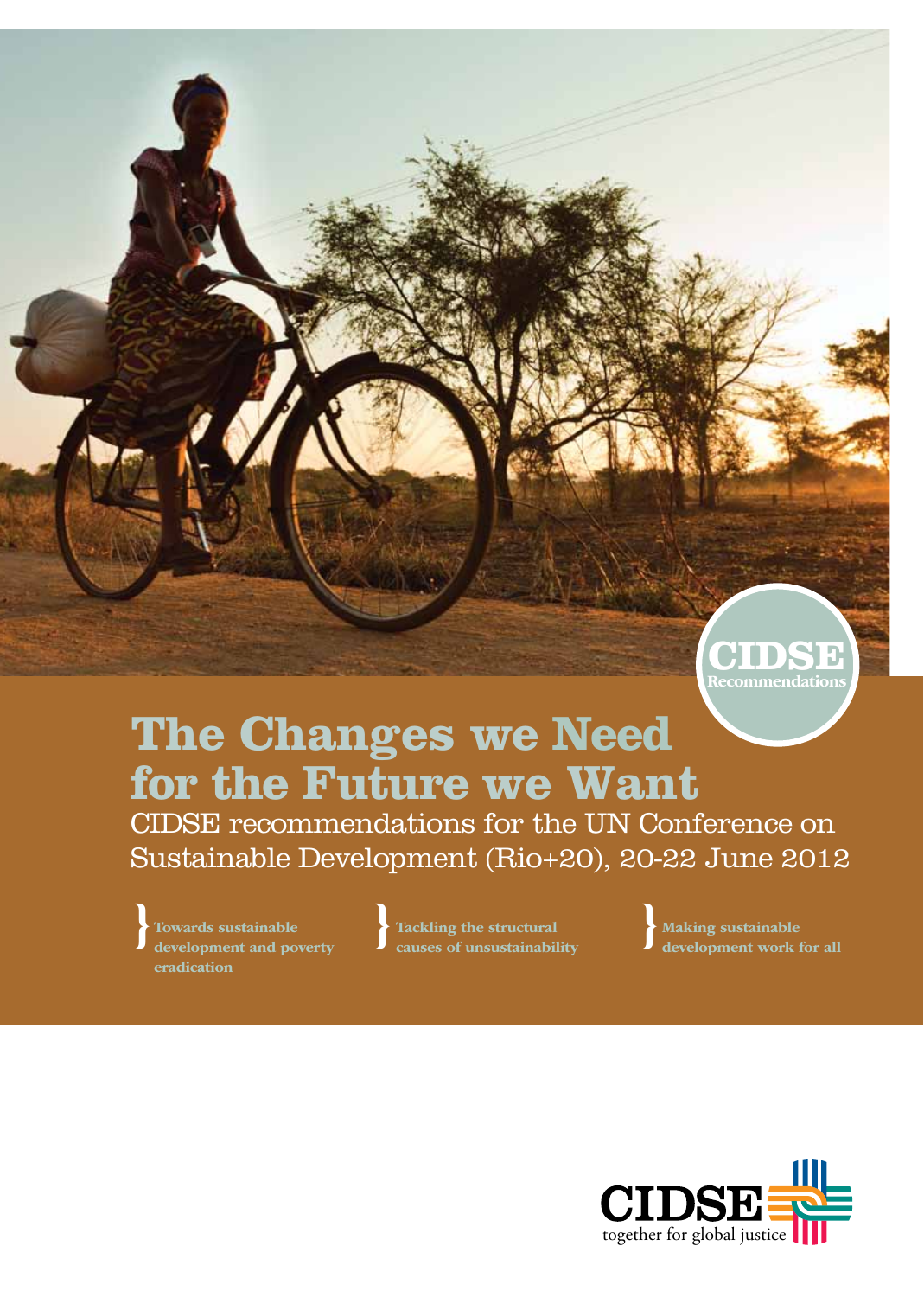## **Introduction**

The world stands at a crossroads. The environmental crisis is worsening, with the increasing and yet unsolved threat of climate change already impacting the most vulnerable and least responsible communities. Positive trends regarding poverty eradication are still contradicted by the persistence of severe inequality between and within states. The partial progress that has been made is threatened by the confluence of global crises in food, energy, climate, finance and the economy.

The Rio+20 Conference is a key opportunity to build upon the legacy of the historical 1992 Rio Declaration and Agenda 21 action plan, which paved the way for sustainable development policies, and to give a structural answer to the current challenges. It is also an opportune moment for the international community, twenty years after the first Earth Summit, to push forward a credible and efficient pathway towards sustainable development and poverty eradication.

The outcomes of the Rio+20 conference must guarantee the realisation of human-rights (including those of future generations), sustainability, full and equal citizen participation, as well as respect for transparency, accountability and non-regression on progress made. A rights-based approach implies increased accountability of states and private actors as well as higher standards on participation, which should be reflected in the Outcome Document.

### What measures for **sustainable development and poverty eradication?**

While the concept of a green economy has contributed to stimulating debates on the necessary transition away from unsustainable economic models, it also contains fundamental flaws. It fails to address structural problems such as overall levels of resource consumption based on the pursuit of growth and the concentration of power in the markets. Also, it has scarce consideration for social equity, while nature is primarily viewed through an investment lens.

Some aspects of a green economy can certainly make a significant contribution to sustainable development. At the same time, there are profound questions about the compatibility of certain approaches proposed under a green economy with UN frameworks on sustainable development, poverty eradication, and human rights.

The Rio+20 conference cannot endorse a set of vague green economy proposals as the main future strategy to reach sustainable development. For CIDSE, any package of policies and measures to reorient economies towards sustainable development and poverty eradication must explicitly comply with the below principles.

#### To support sustainable development and poverty eradication, measures must:

- Take into account all three aspects of sustainable development: environmental, economic and social impacts;
- Respect all human rights, including those of communities, workers and citizens affected by the proposed measures;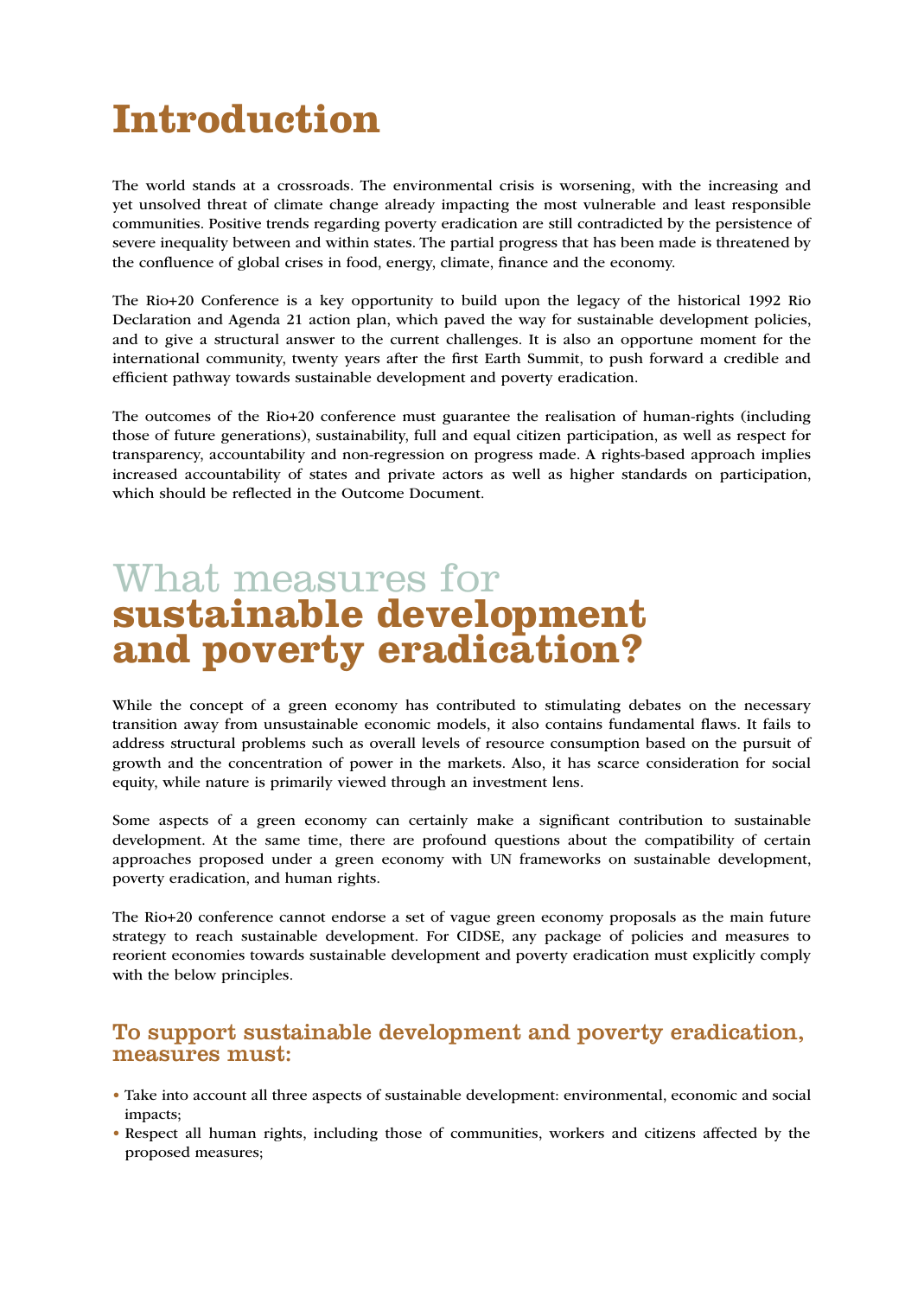- Be based upon the principles formulated in the 1992 Rio Declaration (such as the principle of common but differentiated responsibility, or the precautionary principle);
- Give equal attention to the two pillars of efficiency of production and sufficiency of consumption, questioning economic models based on Gross Domestic Product (GDP) measured growth that led to the current environmental crises;
- Be fair and equitable for developing countries, prioritising local sustainable technologies, approaches, and enterprises in view of broad social benefits.

## Addressing the **structural causes of unsustainability**

We need to address the structural causes of unequal and unsustainable development patterns, and notably the converging crises of climate change, food insecurity, rising economic inequality and gender inequality.

For CIDSE, the Rio+20 conference should provide the launching ground for international action in the following areas, where so far overarching instruments are lacking:

#### Food security

Increasing global output will not automatically translate into food security. Such a narrow interpretation of the problem led to the green revolution and its paradoxical results; between 1967 and 2007 crop yields grew by 115% and today we produce 17% more calories per day per person than we did 30 years ago. Yet, such an industrial production model has not been a panacea for hunger eradication and is causing significant irreversible environmental damage, contributing to climate change and putting in peril the planet's future food producing capacity.

Focusing on 'sustainable intensification' trade liberalisation and market solutions is limiting and fails to acknowledge the role of our fragmented food governance, lack of public support for small holder food producers and their systems and lack of secure tenure of land, water and other resources which are vital to farmers. Issues of distribution of, and access to, food should also be considered.

The agricultural sector has been reduced to an industrial function to serve economic purposes and global markets; there is a need to reorient the sector to the service of society. For this we must relocalise our food production systems, scaling up agro-ecological modes of food production, and challenge our production and consumption models.

#### Climate change

Climate change must receive much stronger treatment in the conference outcomes. The climate crisis is one of the defining indicators of our existing unsustainable models, and the challenges in tackling climate change are illustrative of the stakes involved in changing from this model. So far, actions to limit growing emissions are insufficient to avoid the worst climate change scenarios, and adaptation measures need to receive more attention to reduce the impacts on the most vulnerable people.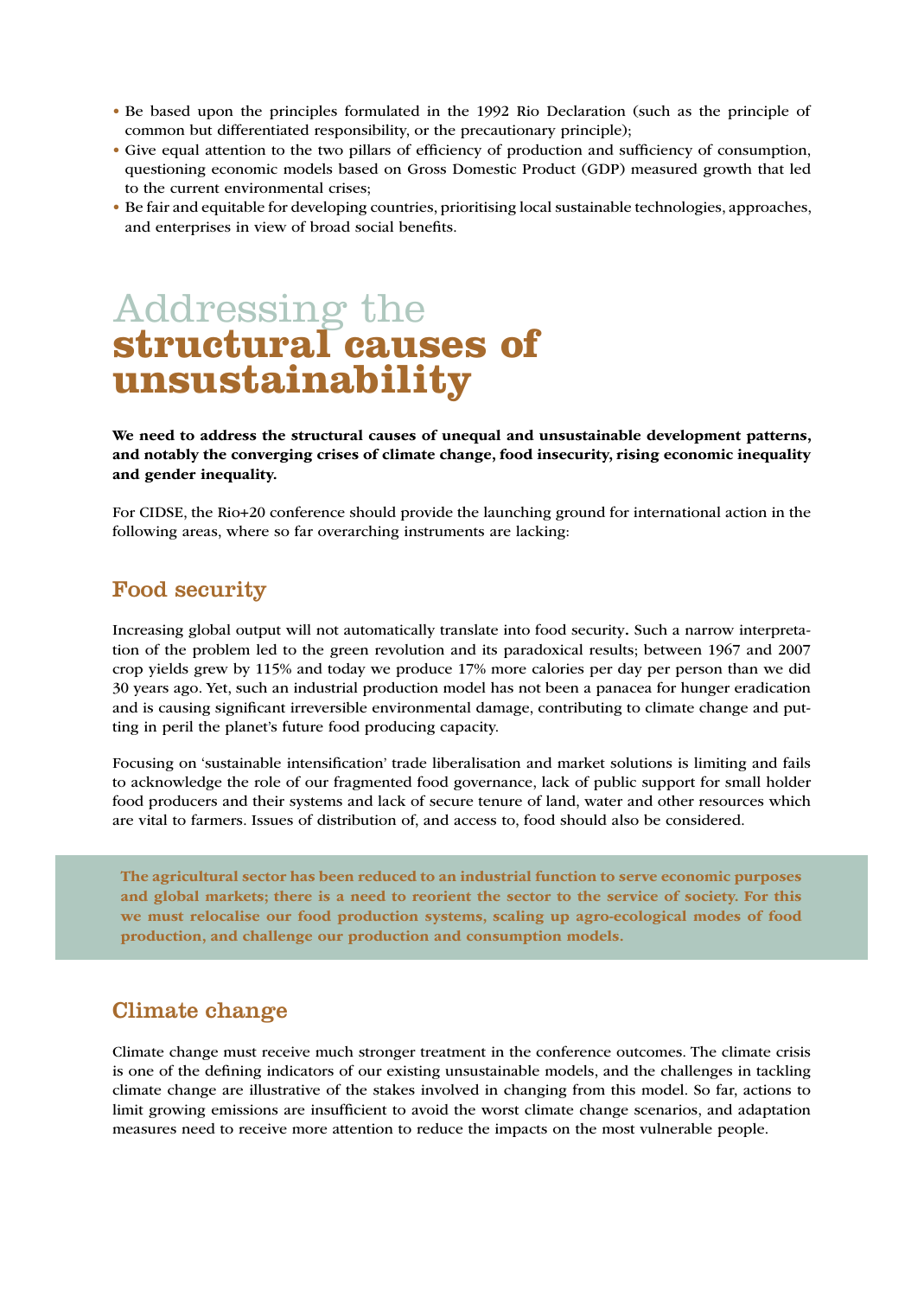The Rio+20 conference must commit to increasing levels of ambition in dealing with climate mitigation and adaptation in the UN Framework Convention on Climate Change (UNFCCC) and beyond. It must also launch additional and complementary actions towards low carbon development models in the short, medium and long term.

#### Equal access for women and men

Women form the majority of those living in poverty and play a central role as agents of change in their families and communities. We therefore need to guarantee the women's participation in decisionmaking processes and make sure that women have equal access to education, employment and resources, land and ownership, as well as to justice.

The outcome of Rio+20 should promote gender justice and be in line with the content of Agenda 21, the Beijing declaration and the Convention of the Committee on the Elimination of Discrimination against Women (CEDAW).

#### Private sector

When adequately regulated, the private sector can be an important actor in relation to transitioning our economies towards sustainable development, poverty eradication and respect for human rights. Small and informal businesses make up a significant part of the private sector and are a source of income and employment for millions of poor people. Their contribution to development should be explicitly recognised in the Rio+20 Outcome Document.

Small and informal businesses should receive the support they deserve to enable them to fully contribute to sustainable development. On the other hand, transnational corporations make up only a small part of the private sector. Yet they command the largest amount of resources and power, including through subsidies and privileged political access. Transnational companies need to be properly regulated to make them change exploitative and unsustainable practices and be more transparent to show how they are contributing to the common good, sustainable development and respect of human rights.

We need adequate regulation and mandatory corporate reporting on social, environmental and human rights impacts of transnational companies at home and abroad, while the role of small and informal businesses should be promoted.

#### Finance

In order to achieve sustainable development we must end the opacity of the financial system, which reduces countries' financial resources. Tax havens must be eradicated and we must ensure greater transparency and reliability of financial data to prevent tax avoidance.

We must regulate financial markets to end speculation and reorient the financial sector to provide credit for activities that contribute to sustainable development. A new framework for cooperation on international banking supervision and regulating commodity markets are some of the important issues to be addressed in this regard.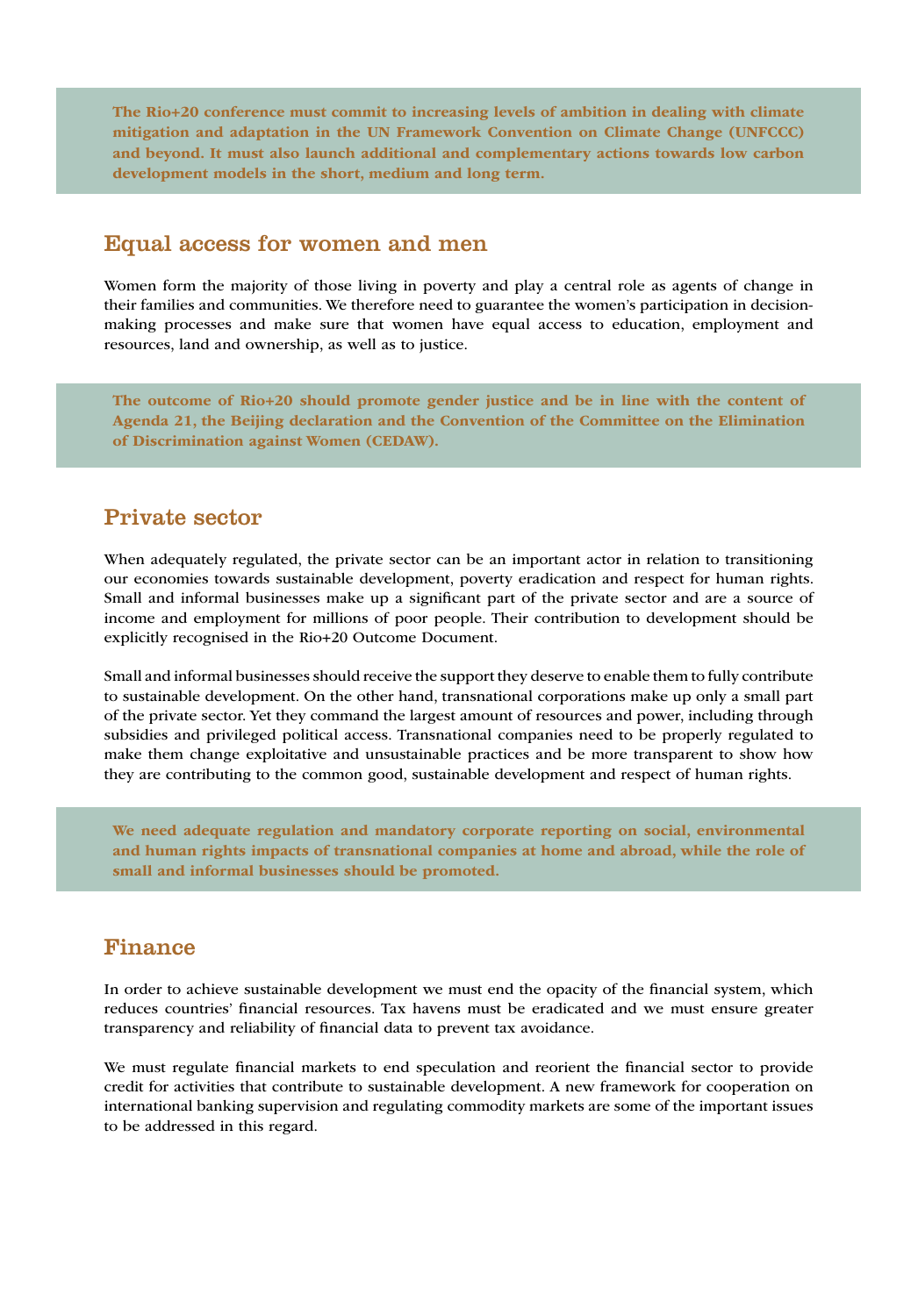We must introduce new and innovative financial mechanisms to trigger structural and systemic changes which will lead to sustainable development. Reform of taxation, removal of fossil fuel subsidies and a global carbon pricing mechanism for the international shipping sector are needed to discourage harmful activity in the real economy and financial sector, reflecting true costs to environment and society while contributing to greater equity. The European Commission has shown leadership in its proposal for a Financial Transactions Tax (FTT) within Europe, as a step towards a global FTT. A substantial portion of the resulting revenues should be secured for the global challenges of poverty eradication and climate change.

### **Making sustainable development** work for all

#### A sustainable development framework

International institutions should address the complexities and inter-linkages between the three pillars of sustainable development. CIDSE believes that the challenges of implementing the sustainable development agenda go hand-in-hand with the challenges faced in the run up to and after the Millennium Development Goals' 2015 deadline.

#### We need a sufficiently resourced global development framework by 2015 with commitments to be implemented in a legally binding manner, which upholds international law and respects human rights including those of future generations.

- This framework should address the interlinked challenges of poverty eradication, environmental sustainability, economic inequalities, gender equity, climate change, resilience, equitable distribution of limited natural resources and guarantee human rights and equality. It must ensure policy coherence with human rights and sustainable development in the areas of development, agriculture, trade, finance, investment and the private sector;
- Such a framework should be formulated in an open, transparent and inclusive process, making a special effort to engage women and men living in poverty, particularly those who experience marginalisation, such as disabled people and indigenous people. Lessons must be drawn from the much criticised processes of formulation and implementation of the Millennium Development Goals;
- The framework must include clear commitments which can be translated into national and even community-level goals and indicators, as well as clear operational commitments including gender disaggregated reporting requirements, requirements to undertake human rights impact assessments and public consultations. It must hold public and private actors legally accountable for their actions in fulfilling or undermining the framework's commitments;
- The framework must uphold the principle of common but differentiated responsibilities, but is universally binding with obligations for all countries, developed or developing and includes a clear timeframe, which would underline the urgency of implementing sustainable pathways to secure the well-being of present and future generations.

### Measuring what matters: Beyond GDP

GDP is currently the key indicator of growth. It only counts the monetary value of all goods and services that were produced for final consumption over the course of a year. It does not include for example unpaid work in the home, care for others, unpaid voluntary work, the entire informal sector in developing countries, social solidarity, leisure and health, education, good governance and freedom to participate. The fundamental function of the economy is to serve the well-being of people and the environment, which is why we should revise the parameters to measure its health.

In order to value a broader set of factors with significant influence on social and ecological well-being, we must revise growth definitions and develop supplementary indicators to GDP.